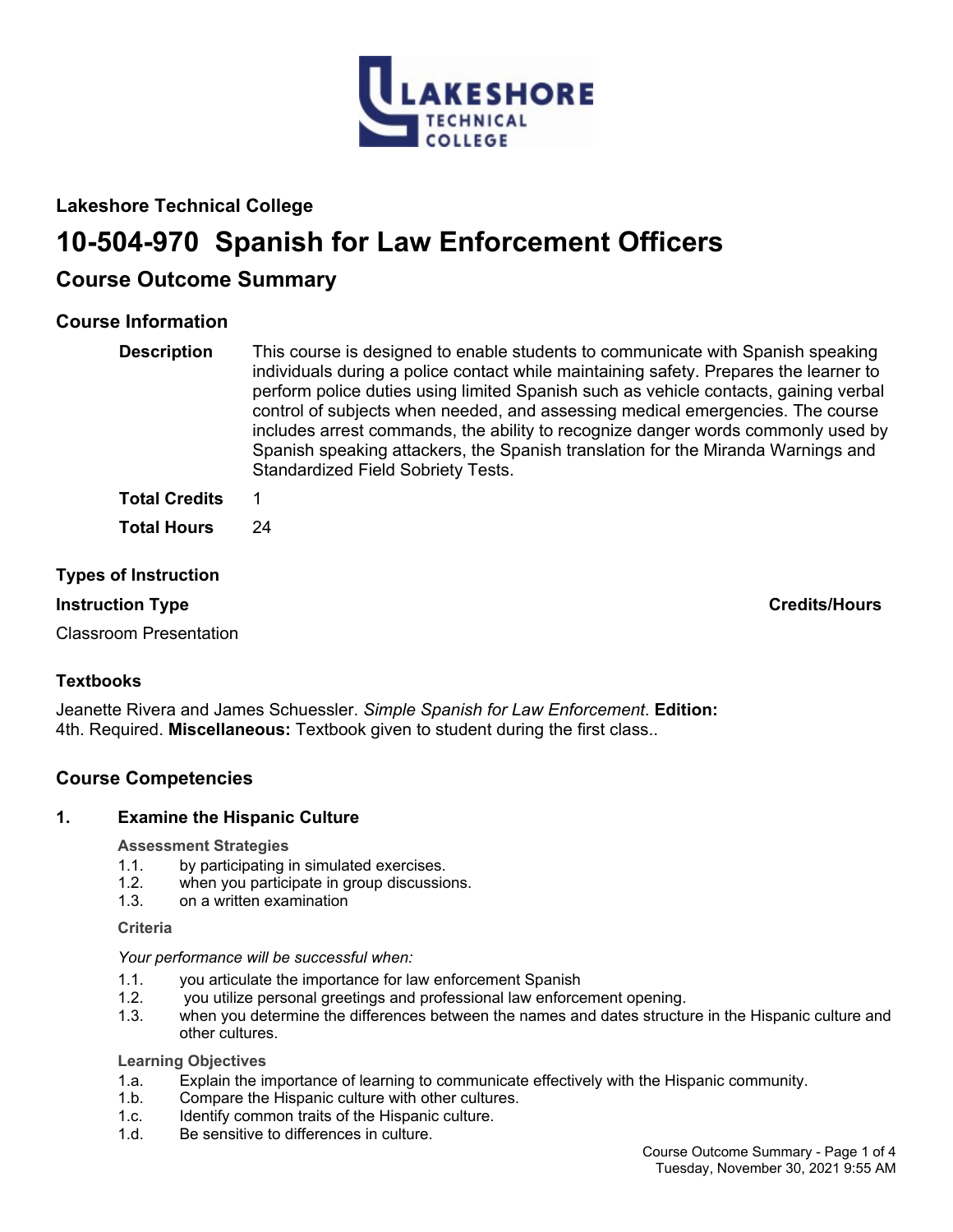- 1.e. Explain the order in which dates are provided in Spanish.
- 1.f. Explain the use of multiple last names.

# **2. Demonstrate law enforcement professional communications skills in Spanish**

### **Assessment Strategies**

- 2.1. When you use Spanish greetings appropriately.
- 2.2. Conduct a law enforcement opening in Spanish.
- 2.3. by participating in simulated exercises.
- 2.4. on a written examination

### **Criteria**

### *Your performance will be successful when:*

- 2.1. you utilize the proper greeting based on an individual's gender.
- 2.2. you utilize the proper greeting based on the time of the day.
- 2.3. you conduct a law enforcement opening in Spanish.

### **Learning Objectives**

- 2.a. Utilize Spanish greetings when addressing individuals.
- 2.b. Distinguish greetings based on gender.<br>2.c. Utilize appropriate greeting based on the
- Utilize appropriate greeting based on the time of the day.
- 2.d. Conduct a professional law enforcement opening in Spanish.
- 2.e. Introduce yourself in Spanish.
- 2.f. Identify yourself as a Police Officer in Spanish.
- 2.g. Acknowledge the police agency you represent.

# **3. Control suspects utilizing Spanish commands.**

# **Assessment Strategies**

- 3.1. by Recognizing "danger words" in spanish
- 3.2. by Responding to "danger words" in spanish
- 3.3. Give commands in spanish to control the individual
- 3.4. by participating in simulated exercises.
- 3.5. on a written examination

#### **Criteria**

# *Your performance will be successful when:*

- 3.1. you identify yourself in spanish
- 3.2. you utilize spanish commands to control a threatening individual

# **Learning Objectives**

- 3.a. Determine when it is necessary to use Spanish Commands.
- 3.b. Use control commands in Spanish.
- 3.c. Use proper voice inflection when delivering commands in Spanish.
- 3.d. Identify danger words and respond utilizing Spanish commands.
- 3.e. Identify offensive words and respond utilizing Spanish commands.
- 3.f. Use the appropriate spanish ending to close the contact.

# **4. Obtain personal information from Spanish speaking individuals.**

#### **Assessment Strategies**

- 4.1. by participating in simulated exercises.
- 4.2. on a written examination

# **Criteria**

# *Your performance will be successful when:*

- 4.1. you obtain a persons name using spanish skills.
- 4.2. you obtain a persons date of birth using spanish skills.<br>4.3. vou vou obtain a persons address using spanish skills.
- you you obtain a persons address using spanish skills.
- 4.4. you you obtain a persons phone number using spanish skills.

#### **Learning Objectives**

4.a. Determine if Spanish is needed.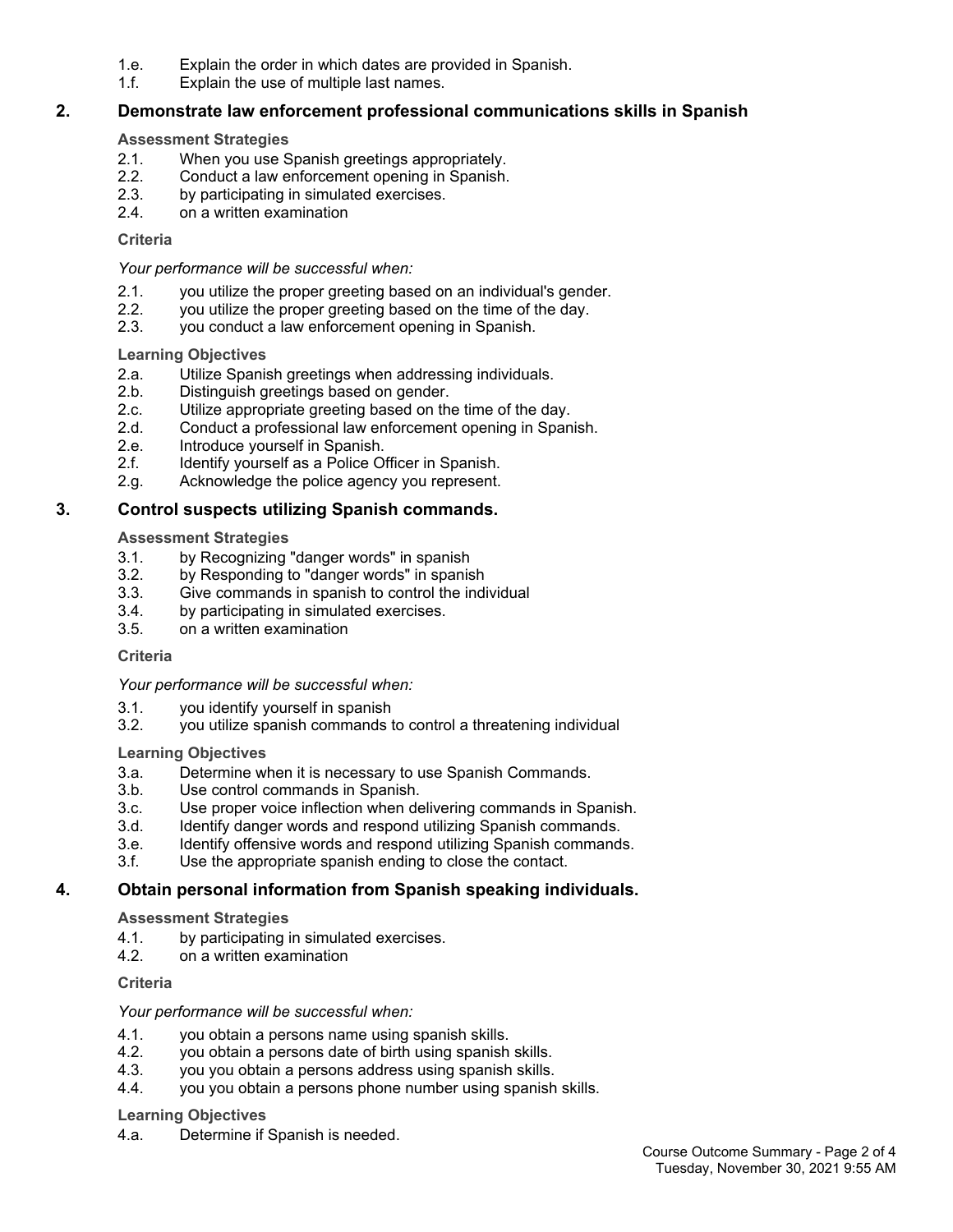- 4.b. Acquire complete name using Spanish.
- 4.c. Acquire address of person using Spanish.
- 4.d. Acquire a phone number of person using Spanish.
- 4.e. Acquire a persons date of birth using Spanish.
- 4.f. Differentiate the order in which dates are given in Spanish and English.
- 4.g. Request driver's license in Spanish.

# **5. Perform vehicle contacts using Spanish phrases.**

#### **Assessment Strategies**

- 5.1. by participating in simulated exercises.
- 5.2. on a written examination

#### **Criteria**

#### *Your performance will be successful when:*

- 5.1. you determine if spanish skills are needed.
- 5.2. you use spanish skills to obtain personal information.
- 5.3. you control the individuals in the vehicle using spanish skills.
- 5.4. you serve a traffic citation using spanish skills.
- 5.5. you end the contact using the spanish skills.

### **Learning Objectives**

- 5.a. Obtain contact information during a vehicle contact. while demonstrating officer safety skills.
- 5.b. Demonstrate good officer safety skills during a traffic contact while using Spanish skills.
- 5.c. Control passengers in a vehicle using Spanish skills.
- 5.d. Deliver a traffic citation in Spanish.
- 5.e. Explain key components of the citation in Spanish.
- 5.f. Request miscellaneous documents from drivers using Spanish phrases.

# **6. Evaluate medical emergencies using Spanish phrases.**

### **Assessment Strategies**

- 6.1. by participating in simulated exercises.
- 6.2. on a written examination

#### **Criteria**

#### *Your performance will be successful when:*

- 6.1. you determine the contact is medical in nature.
- 6.2. you determine the medical problem using spanish skills.
- 6.3. you obtain personal information using spanish skills.
- 6.4. you obtain medications list for transporting unit using spanish skills.
- 6.5. you calm the patient using spanish skills.
- 6.6. you determine the hospital of choice for transport, using spanish skills.

#### **Learning Objectives**

- 6.a. Determine level of emergency using Spanish questions.
- 6.b. Relay information to other responding units.
- 6.c. Determine if an interpreter will be needed to obtain additional information.
- 6.d. Coordinate appropriate medical care.
- 6.e. Obtain information on any medications the patient may be taking.
- 6.f. Determine the patients hospital preference.
- 6.g. Obtain other pertinent information regarding the emergency using Spanish phrases.

# **7. Perform arrest related tasks utilizing Spanish phrases.**

#### **Assessment Strategies**

- 7.1. by participating in simulated exercises.
- 7.2. on a written examination

# **Criteria**

#### *Your performance will be successful when:*

7.1. you determine the identity of the person using spanish skills.